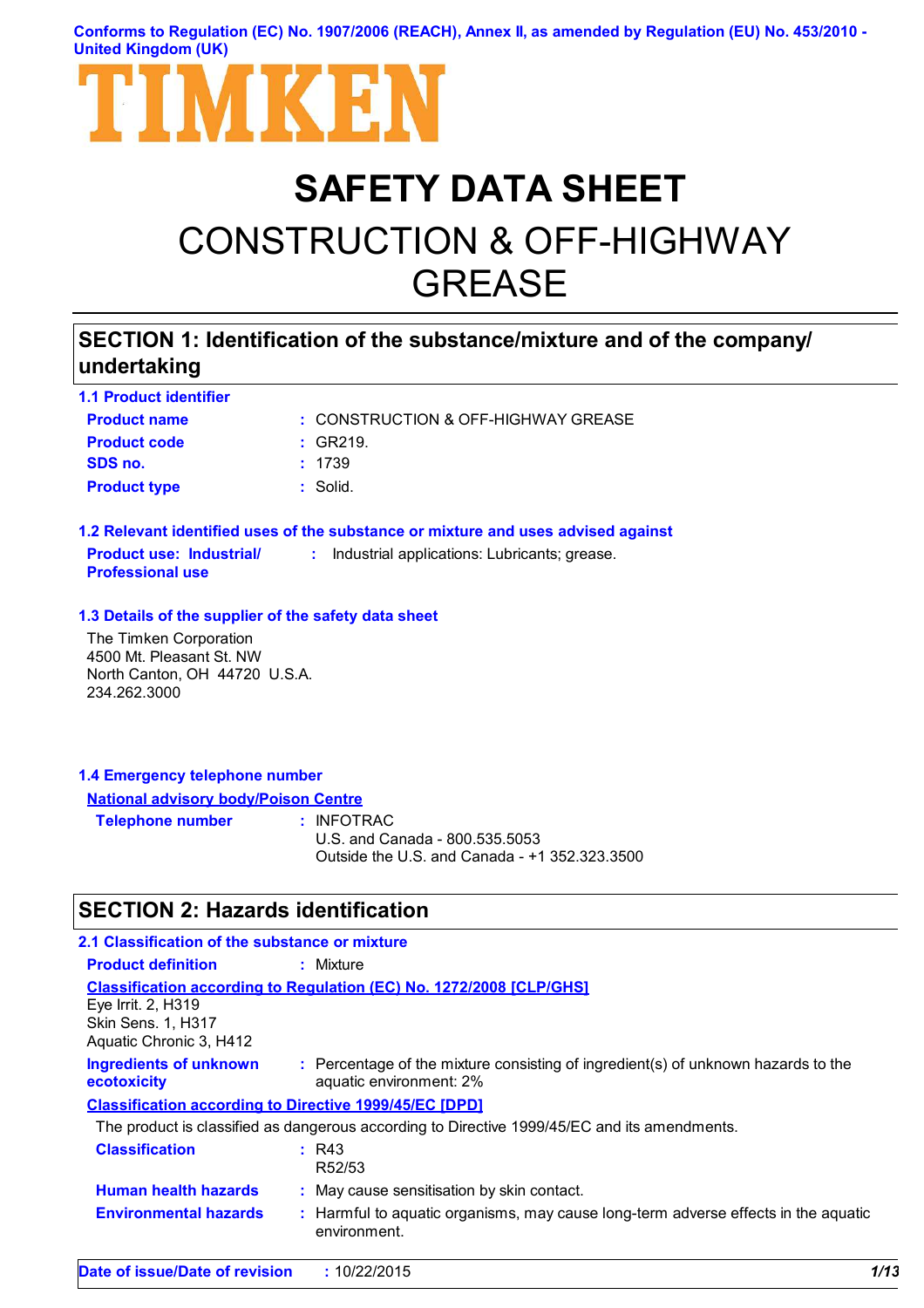# **SECTION 2: Hazards identification**

See Section 11 for more detailed information on health effects and symptoms. See Section 16 for the full text of the R phrases or H statements declared above.

| <b>2.2 Label elements</b>                                                                                                                                       |                                                                                                                                       |
|-----------------------------------------------------------------------------------------------------------------------------------------------------------------|---------------------------------------------------------------------------------------------------------------------------------------|
| <b>Hazard pictograms</b>                                                                                                                                        |                                                                                                                                       |
| <b>Signal word</b>                                                                                                                                              | : Warning                                                                                                                             |
| <b>Hazard statements</b>                                                                                                                                        | : Causes serious eye irritation.<br>May cause an allergic skin reaction.<br>Harmful to aquatic life with long lasting effects.        |
| <b>Precautionary statements</b>                                                                                                                                 |                                                                                                                                       |
| <b>Prevention</b>                                                                                                                                               | : Wear protective gloves. Wear eye or face protection. Avoid release to the<br>environment.                                           |
| <b>Response</b>                                                                                                                                                 | : IF IN EYES: Rinse cautiously with water for several minutes. Remove contact lenses,<br>if present and easy to do. Continue rinsing. |
| <b>Storage</b>                                                                                                                                                  | : Not applicable.                                                                                                                     |
| <b>Disposal</b>                                                                                                                                                 | : Dispose of contents and container in accordance with all local, regional, national and<br>international regulations.                |
| <b>Hazardous ingredients</b>                                                                                                                                    | : Sulfonic acids, petroleum, calcium salts<br>calcium dodecylbenzenesulphonate<br>N-1-naphthylaniline                                 |
| <b>Supplemental label</b><br>elements                                                                                                                           | : Not applicable.                                                                                                                     |
| <b>Annex XVII - Restrictions</b><br>on the manufacture,<br>placing on the market and<br>use of certain dangerous<br>substances, mixtures and<br><b>articles</b> | : Not applicable.                                                                                                                     |
| <b>Special packaging requirements</b>                                                                                                                           |                                                                                                                                       |
| <b>Containers to be fitted</b><br>with child-resistant<br>fastenings                                                                                            | : Not applicable.                                                                                                                     |
| <b>Tactile warning of danger</b>                                                                                                                                | : Not applicable.                                                                                                                     |
| <b>2.3 Other hazards</b>                                                                                                                                        |                                                                                                                                       |

**Other hazards which do : not result in classification** : None known.

# **SECTION 3: Composition/information on ingredients**

|                                                |                    |               |                 | <b>Classification</b>                         |             |
|------------------------------------------------|--------------------|---------------|-----------------|-----------------------------------------------|-------------|
| <b>Product/ingredient</b><br>name              | <b>Identifiers</b> | $\frac{9}{6}$ | 67/548/EEC      | <b>Regulation (EC) No.</b><br>1272/2008 [CLP] | <b>Type</b> |
| Sulfonic acids.<br>petroleum, calcium<br>salts | IEC: 263-093-9     | $7 - 13$      | <b>R43</b>      | Skin Sens. 1, H317                            | [1]         |
|                                                | CAS: 61789-86-4    |               |                 |                                               |             |
| molybdenum disulphide EC: 215-263-9            | CAS: 1317-33-5     | 1-5           | Not classified. | Not classified.                               | $[2]$       |
| calcium                                        | IEC: 247-557-8     | 1-5           | Xn; R22         | Acute Tox. 4, H302                            | $[1]$       |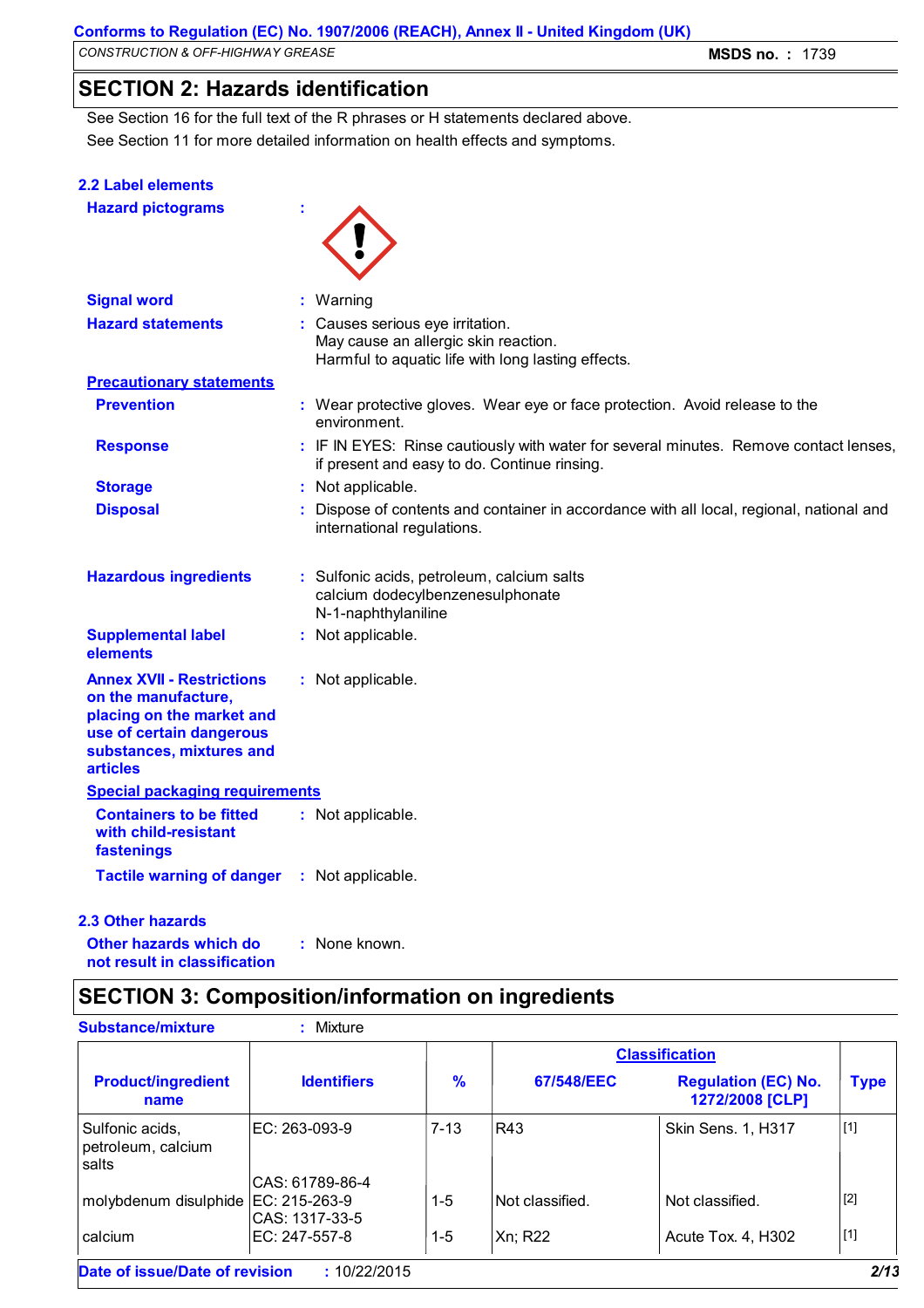# **SECTION 3: Composition/information on ingredients**

| dodecylbenzenesulphonate      |                 |           |                                                                             |                                                                                       |       |
|-------------------------------|-----------------|-----------|-----------------------------------------------------------------------------|---------------------------------------------------------------------------------------|-------|
|                               | CAS: 26264-06-2 |           | Xi; R41, R38                                                                | Skin Irrit. 2, H315<br>Eye Dam. 1, H318                                               |       |
| diboron calcium<br>tetraoxide | EC: 237-224-5   | $1 - 5$   | Xi: R36/38                                                                  | Skin Irrit. 2, H315                                                                   | $[1]$ |
|                               | CAS: 13701-64-9 |           |                                                                             | Eye Irrit. 2, H319                                                                    |       |
| N-1-naphthylaniline           | EC: 201-983-0   | $0.1 - 1$ | Xn; R48/20/22                                                               | Acute Tox. 4, H302                                                                    | $[1]$ |
|                               | CAS: 90-30-2    |           | R43                                                                         | Skin Sens. 1, H317                                                                    |       |
|                               |                 |           | N; R50/53                                                                   | STOT RE 2, H373                                                                       |       |
|                               |                 |           |                                                                             | Aquatic Acute 1, H400                                                                 |       |
|                               |                 |           |                                                                             | Aquatic Chronic 1, H410                                                               |       |
|                               |                 |           | See Section 16 for<br>the full text of the R-<br>phrases declared<br>above. | See Section 16 for the<br><b>Ifull text of the H</b><br>statements declared<br>above. |       |

There are no additional ingredients present which, within the current knowledge of the supplier and in the concentrations applicable, are classified as hazardous to health or the environment, are PBTs or vPvBs or have been assigned a workplace exposure limit and hence require reporting in this section.

### Type

[1] Substance classified with a health or environmental hazard

- [2] Substance with a workplace exposure limit
- [3] Substance meets the criteria for PBT according to Regulation (EC) No. 1907/2006, Annex XIII
- [4] Substance meets the criteria for vPvB according to Regulation (EC) No. 1907/2006, Annex XIII

[5] Substance of equivalent concern

Occupational exposure limits, if available, are listed in Section 8.

# **SECTION 4: First aid measures**

### **4.1 Description of first aid measures**

| <b>Eye contact</b>                | : Immediately flush eyes with plenty of water, occasionally lifting the upper and lower<br>eyelids. Check for and remove any contact lenses. Continue to rinse for at least 10<br>minutes. Get medical attention.                                                                                                                                                                                                                                                                                                                                                                                                                                                                                                                                                                                                            |
|-----------------------------------|------------------------------------------------------------------------------------------------------------------------------------------------------------------------------------------------------------------------------------------------------------------------------------------------------------------------------------------------------------------------------------------------------------------------------------------------------------------------------------------------------------------------------------------------------------------------------------------------------------------------------------------------------------------------------------------------------------------------------------------------------------------------------------------------------------------------------|
| <b>Inhalation</b>                 | : Remove victim to fresh air and keep at rest in a position comfortable for breathing. If<br>not breathing, if breathing is irregular or if respiratory arrest occurs, provide artificial<br>respiration or oxygen by trained personnel. It may be dangerous to the person<br>providing aid to give mouth-to-mouth resuscitation. Get medical attention if adverse<br>health effects persist or are severe. If unconscious, place in recovery position and<br>get medical attention immediately. Maintain an open airway. Loosen tight clothing<br>such as a collar, tie, belt or waistband.                                                                                                                                                                                                                                 |
| <b>Skin contact</b>               | : Wash with plenty of soap and water. Remove contaminated clothing and shoes.<br>Wash contaminated clothing thoroughly with water before removing it, or wear gloves.<br>Continue to rinse for at least 10 minutes. Get medical attention. In the event of any<br>complaints or symptoms, avoid further exposure. Wash clothing before reuse.<br>Clean shoes thoroughly before reuse.                                                                                                                                                                                                                                                                                                                                                                                                                                        |
| <b>Ingestion</b>                  | : Wash out mouth with water. Remove dentures if any. Remove victim to fresh air and<br>keep at rest in a position comfortable for breathing. If material has been swallowed<br>and the exposed person is conscious, give small quantities of water to drink. Stop if<br>the exposed person feels sick as vomiting may be dangerous. Do not induce<br>vomiting unless directed to do so by medical personnel. If vomiting occurs, the head<br>should be kept low so that vomit does not enter the lungs. Get medical attention if<br>adverse health effects persist or are severe. Never give anything by mouth to an<br>unconscious person. If unconscious, place in recovery position and get medical<br>attention immediately. Maintain an open airway. Loosen tight clothing such as a<br>collar, tie, belt or waistband. |
| <b>Protection of first-aiders</b> | : No action shall be taken involving any personal risk or without suitable training. It<br>may be dangerous to the person providing aid to give mouth-to-mouth resuscitation.<br>Wash contaminated clothing thoroughly with water before removing it, or wear gloves.                                                                                                                                                                                                                                                                                                                                                                                                                                                                                                                                                        |

**4.2 Most important symptoms and effects, both acute and delayed Potential acute health effects**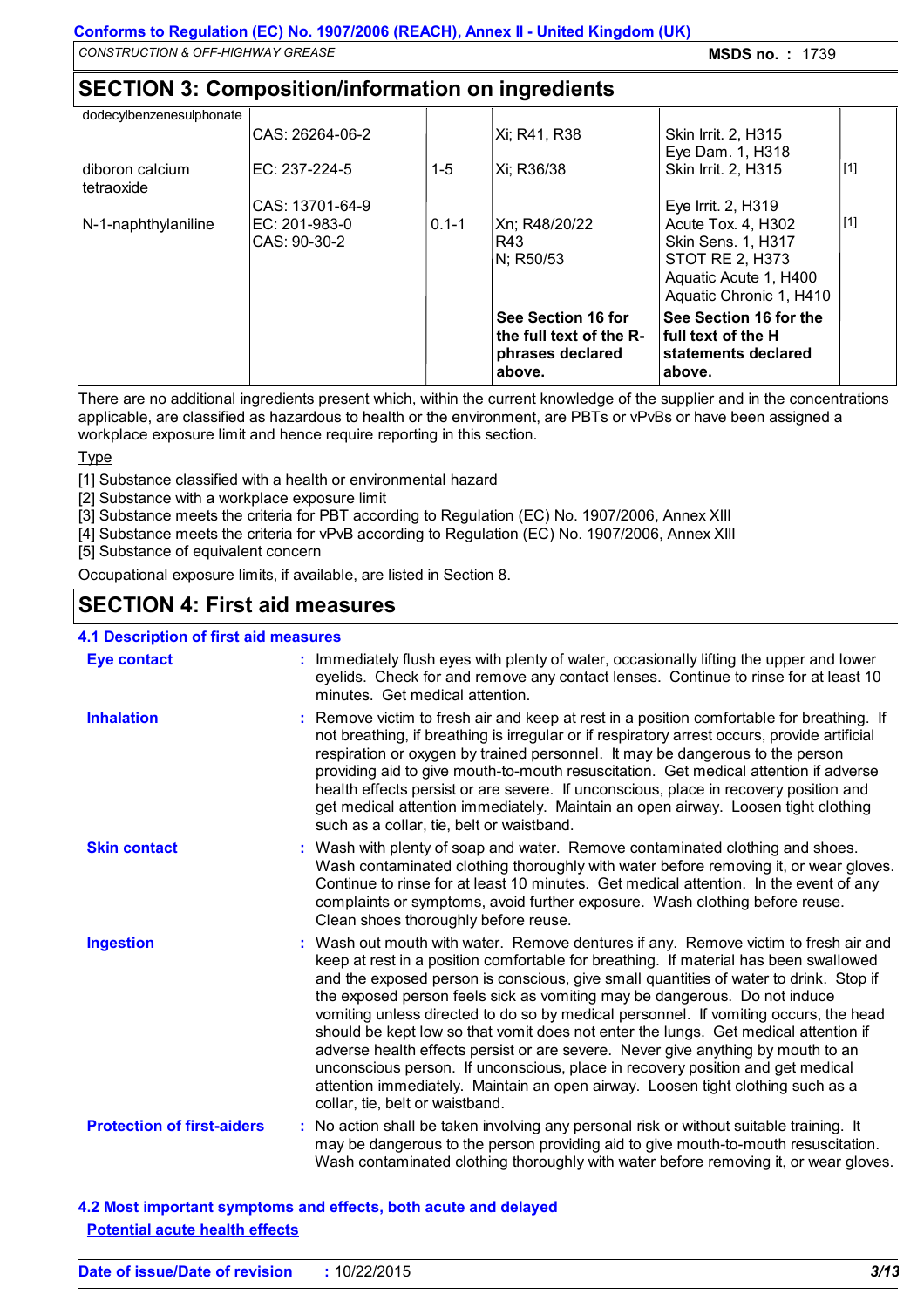|  | <b>SECTION 4: First aid measures</b> |  |
|--|--------------------------------------|--|
|--|--------------------------------------|--|

| <b>Eye contact</b>                                       | : Causes serious eye irritation.                                                                                                                                                                                                                                                                                                                                      |
|----------------------------------------------------------|-----------------------------------------------------------------------------------------------------------------------------------------------------------------------------------------------------------------------------------------------------------------------------------------------------------------------------------------------------------------------|
| <b>Inhalation</b>                                        | : No known significant effects or critical hazards.                                                                                                                                                                                                                                                                                                                   |
| <b>Skin contact</b>                                      | May cause an allergic skin reaction.                                                                                                                                                                                                                                                                                                                                  |
| <b>Ingestion</b>                                         | : No known significant effects or critical hazards.                                                                                                                                                                                                                                                                                                                   |
| <b>Over-exposure signs/symptoms</b>                      |                                                                                                                                                                                                                                                                                                                                                                       |
| <b>Eye contact</b>                                       | : Adverse symptoms may include the following:<br>pain or irritation<br>watering<br>redness                                                                                                                                                                                                                                                                            |
| <b>Inhalation</b>                                        | : No specific data.                                                                                                                                                                                                                                                                                                                                                   |
| <b>Skin contact</b>                                      | : Adverse symptoms may include the following:<br>irritation<br>redness                                                                                                                                                                                                                                                                                                |
| <b>Ingestion</b>                                         | : No specific data.                                                                                                                                                                                                                                                                                                                                                   |
|                                                          | 4.3 Indication of any immediate medical attention and special treatment needed                                                                                                                                                                                                                                                                                        |
| <b>Notes to physician</b>                                | : Treat symptomatically. Contact poison treatment specialist immediately if large<br>quantities have been ingested or inhaled.                                                                                                                                                                                                                                        |
| <b>Specific treatments</b>                               | : No specific treatment.                                                                                                                                                                                                                                                                                                                                              |
| <b>SECTION 5: Firefighting measures</b>                  |                                                                                                                                                                                                                                                                                                                                                                       |
| 5.1 Extinguishing media                                  |                                                                                                                                                                                                                                                                                                                                                                       |
| <b>Suitable extinguishing</b><br>media                   | : Use an extinguishing agent suitable for the surrounding fire.                                                                                                                                                                                                                                                                                                       |
| <b>Unsuitable extinguishing</b><br>media                 | : None known.                                                                                                                                                                                                                                                                                                                                                         |
|                                                          | 5.2 Special hazards arising from the substance or mixture                                                                                                                                                                                                                                                                                                             |
| <b>Hazards from the</b><br>substance or mixture          | : This material is harmful to aquatic life with long lasting effects. Fire water<br>contaminated with this material must be contained and prevented from being<br>discharged to any waterway, sewer or drain.                                                                                                                                                         |
| <b>Hazardous thermal</b><br>decomposition products       | : Decomposition products may include the following materials:<br>carbon dioxide<br>carbon monoxide<br>sulfur oxides<br>metal oxide/oxides                                                                                                                                                                                                                             |
| <b>5.3 Advice for firefighters</b>                       |                                                                                                                                                                                                                                                                                                                                                                       |
| <b>Special protective actions</b><br>for fire-fighters   | : Promptly isolate the scene by removing all persons from the vicinity of the incident if<br>there is a fire. No action shall be taken involving any personal risk or without suitable<br>training.                                                                                                                                                                   |
| <b>Special protective</b><br>equipment for fire-fighters | : Fire-fighters should wear appropriate protective equipment and self-contained<br>breathing apparatus (SCBA) with a full face-piece operated in positive pressure<br>mode. Clothing for fire-fighters (including helmets, protective boots and gloves)<br>conforming to European standard EN 469 will provide a basic level of protection for<br>chemical incidents. |
|                                                          |                                                                                                                                                                                                                                                                                                                                                                       |

| For non-emergency<br>personnel | : No action shall be taken involving any personal risk or without suitable training.<br>Evacuate surrounding areas. Keep unnecessary and unprotected personnel from<br>entering. Do not touch or walk through spilt material. Provide adequate ventilation.<br>Wear appropriate respirator when ventilation is inadequate. Put on appropriate<br>personal protective equipment. |
|--------------------------------|---------------------------------------------------------------------------------------------------------------------------------------------------------------------------------------------------------------------------------------------------------------------------------------------------------------------------------------------------------------------------------|
|                                |                                                                                                                                                                                                                                                                                                                                                                                 |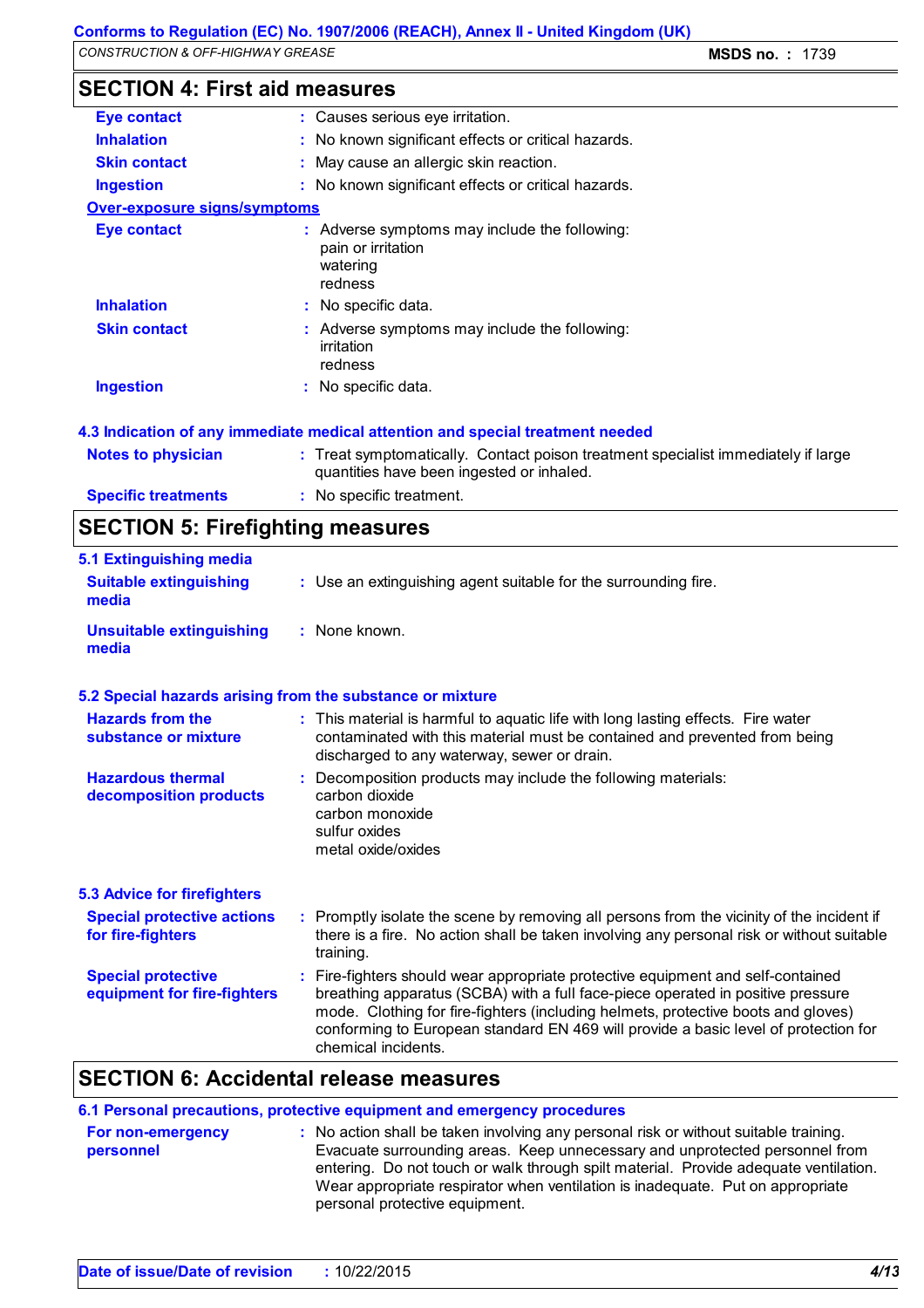## **SECTION 6: Accidental release measures**

| For emergency responders                                 | : If specialised clothing is required to deal with the spillage, take note of any<br>information in Section 8 on suitable and unsuitable materials. See also the<br>information in "For non-emergency personnel".                                                                                                                                       |
|----------------------------------------------------------|---------------------------------------------------------------------------------------------------------------------------------------------------------------------------------------------------------------------------------------------------------------------------------------------------------------------------------------------------------|
| <b>6.2 Environmental</b><br>precautions                  | : Avoid dispersal of spilt material and runoff and contact with soil, waterways, drains<br>and sewers. Inform the relevant authorities if the product has caused environmental<br>pollution (sewers, waterways, soil or air). Water polluting material. May be harmful<br>to the environment if released in large quantities.                           |
| 6.3 Methods and material for containment and cleaning up |                                                                                                                                                                                                                                                                                                                                                         |
| <b>Small spill</b>                                       | : Move containers from spill area. Avoid dust generation. Using a vacuum with HEPA<br>filter will reduce dust dispersal. Place spilled material in a designated, labeled waste<br>container. Dispose of via a licensed waste disposal contractor.                                                                                                       |
| <b>Large spill</b>                                       | : Move containers from spill area. Approach the release from upwind. Prevent entry<br>into sewers, water courses, basements or confined areas. Avoid dust generation. Do<br>not dry sweep. Vacuum dust with equipment fitted with a HEPA filter and place in a<br>closed, labeled waste container. Dispose of via a licensed waste disposal contractor. |
| <b>6.4 Reference to other</b><br><b>sections</b>         | : See Section 1 for emergency contact information.<br>See Section 8 for information on appropriate personal protective equipment.<br>See Section 13 for additional waste treatment information.                                                                                                                                                         |

# **SECTION 7: Handling and storage**

The information in this section contains generic advice and guidance. The list of Identified Uses in Section 1 should be consulted for any available use-specific information provided in the Exposure Scenario(s).

#### **7.1 Precautions for safe handling**

| <b>Protective measures</b>                       | : Put on appropriate personal protective equipment (see Section 8). Persons with a<br>history of skin sensitization problems should not be employed in any process in which<br>this product is used. Do not get in eyes or on skin or clothing. Do not ingest. Avoid<br>release to the environment. Keep in the original container or an approved alternative<br>made from a compatible material, kept tightly closed when not in use. Empty<br>containers retain product residue and can be hazardous. Do not reuse container. |
|--------------------------------------------------|---------------------------------------------------------------------------------------------------------------------------------------------------------------------------------------------------------------------------------------------------------------------------------------------------------------------------------------------------------------------------------------------------------------------------------------------------------------------------------------------------------------------------------|
| <b>Advice on general</b><br>occupational hygiene | : Eating, drinking and smoking should be prohibited in areas where this material is<br>handled, stored and processed. Workers should wash hands and face before eating,<br>drinking and smoking. Remove contaminated clothing and protective equipment<br>before entering eating areas. See also Section 8 for additional information on<br>hygiene measures.                                                                                                                                                                   |

#### **7.2 Conditions for safe storage, including any incompatibilities**

Store in accordance with local regulations. Store in original container protected from direct sunlight in a dry, cool and well-ventilated area, away from incompatible materials (see Section 10) and food and drink. Keep container tightly closed and sealed until ready for use. Containers that have been opened must be carefully resealed and kept upright to prevent leakage. Do not store in unlabelled containers. Use appropriate containment to avoid environmental contamination.

| 7.3 Specific end use(s)                               |                  |
|-------------------------------------------------------|------------------|
| <b>Recommendations</b>                                | : Not available. |
| <b>Industrial sector specific</b><br><b>solutions</b> | : Not available. |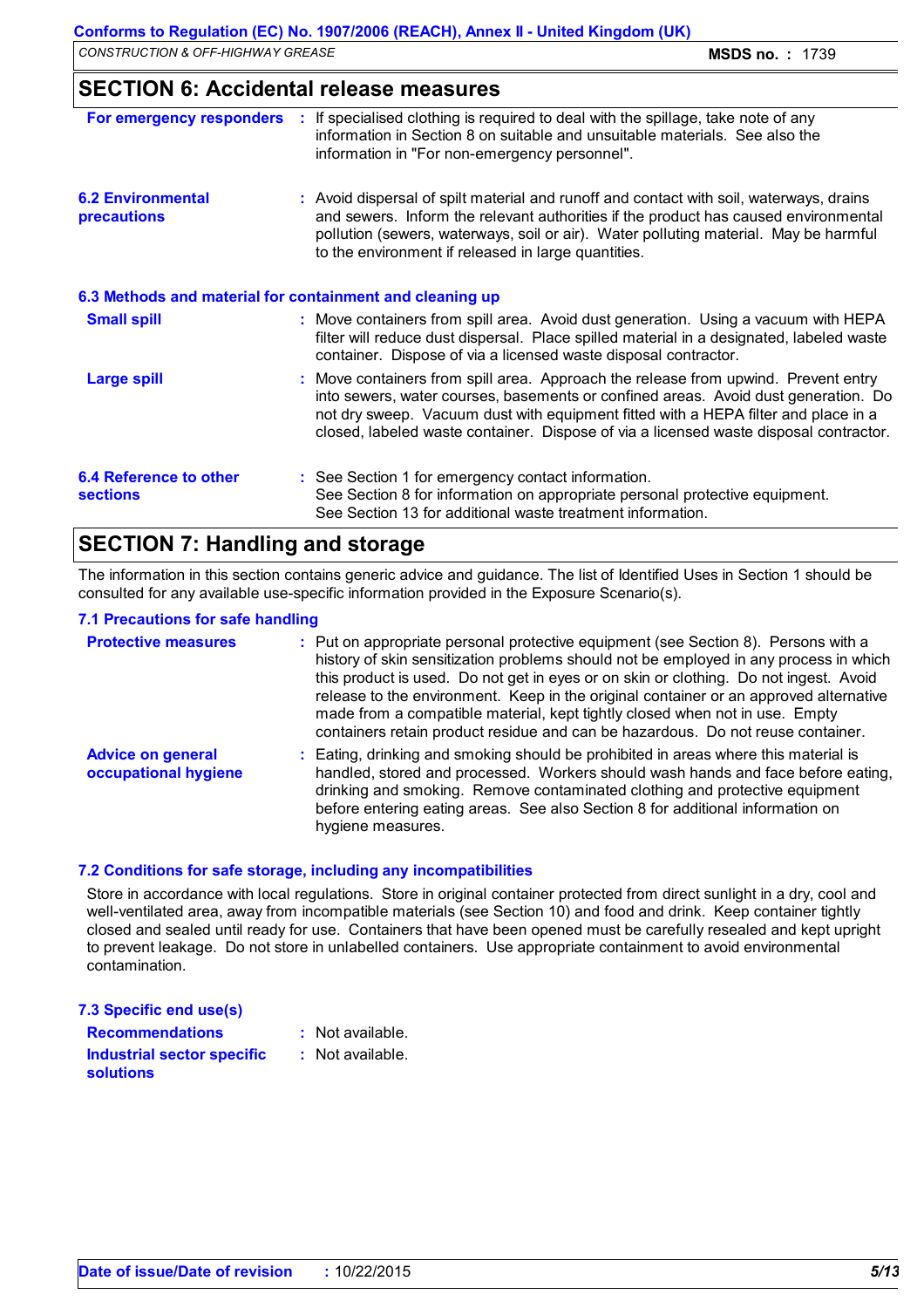# **SECTION 8: Exposure controls/personal protection**

The information in this section contains generic advice and guidance. The list of Identified Uses in Section 1 should be consulted for any available use-specific information provided in the Exposure Scenario(s).

### **8.1 Control parameters**

#### **Occupational exposure limits**

| <b>Product/ingredient name</b>              |           | <b>Exposure limit values</b>                                                                                                                                                                                                                                                                                                                                                                                                                                                                                                                                                                                                                                                                                                                                                                                                                                                                                                                                                                                        |  |  |
|---------------------------------------------|-----------|---------------------------------------------------------------------------------------------------------------------------------------------------------------------------------------------------------------------------------------------------------------------------------------------------------------------------------------------------------------------------------------------------------------------------------------------------------------------------------------------------------------------------------------------------------------------------------------------------------------------------------------------------------------------------------------------------------------------------------------------------------------------------------------------------------------------------------------------------------------------------------------------------------------------------------------------------------------------------------------------------------------------|--|--|
| molybdenum disulphide                       |           | EH40/2005 WELs (United Kingdom (UK), 12/2011).<br>STEL: 20 mg/m <sup>3</sup> , (as Mo) 15 minutes.<br>TWA: 10 mg/m <sup>3</sup> , (as Mo) 8 hours.                                                                                                                                                                                                                                                                                                                                                                                                                                                                                                                                                                                                                                                                                                                                                                                                                                                                  |  |  |
| <b>Recommended monitoring</b><br>procedures | required. | If this product contains ingredients with exposure limits, personal, workplace<br>atmosphere or biological monitoring may be required to determine the effectiveness<br>of the ventilation or other control measures and/or the necessity to use respiratory<br>protective equipment. Reference should be made to monitoring standards, such as<br>the following: European Standard EN 689 (Workplace atmospheres - Guidance for<br>the assessment of exposure by inhalation to chemical agents for comparison with<br>limit values and measurement strategy) European Standard EN 14042 (Workplace<br>atmospheres - Guide for the application and use of procedures for the assessment of<br>exposure to chemical and biological agents) European Standard EN 482<br>(Workplace atmospheres - General requirements for the performance of procedures<br>for the measurement of chemical agents) Reference to national guidance<br>documents for methods for the determination of hazardous substances will also be |  |  |

#### **DNELs/DMELs**

| <b>Product/ingredient name</b>              | <b>Type</b> | <b>Exposure</b>         | <b>Value</b>                           | <b>Population</b>    | <b>Effects</b> |
|---------------------------------------------|-------------|-------------------------|----------------------------------------|----------------------|----------------|
| Sulfonic acids, petroleum, calcium<br>salts | <b>DNEL</b> | Long term<br>Inhalation | 11.75 mg/<br>m <sup>3</sup>            | Workers              | Systemic       |
|                                             | <b>DNEL</b> | Long term<br>Inhalation | 881.58 mg/   Workers<br>m <sup>3</sup> |                      | Systemic       |
|                                             | <b>DNEL</b> | Long term Dermal        | $3.33$ mg/<br>kg bw/day                | Workers              | Systemic       |
|                                             | <b>DNEL</b> | Long term Dermal        | 1000 mg/<br>kg bw/day                  | Workers              | Systemic       |
|                                             | <b>DNEL</b> | Long term Dermal        | $1.03$ mg/<br>$\rm cm^2$               | Workers              | Local          |
|                                             | <b>DNEL</b> | Long term<br>Inhalation | $2.9$ mg/m <sup>3</sup>                | Consumers            | Systemic       |
|                                             | <b>DNEL</b> | Long term<br>Inhalation | m <sup>3</sup>                         | 434.78 mg/ Consumers | Systemic       |
|                                             | <b>DNEL</b> | Long term Dermal        | 1.667 mg/<br>kg bw/day                 | Consumers            | Systemic       |
|                                             | <b>DNEL</b> | Long term Dermal        | 1000 mg/<br>kg bw/day                  | Consumers            | Systemic       |
|                                             | <b>DNEL</b> | Long term Dermal        | $0.513$ mg/<br>$\rm cm^2$              | Consumers            | Local          |
|                                             | <b>DNEL</b> | Long term Oral          | $0.8333$ mg/<br>kg bw/day              | Consumers            | Systemic       |
|                                             | <b>DNEL</b> | Long term Oral          | 500 mg/kg<br>bw/day                    | Consumers            | Systemic       |

#### **PNECs**

| <b>Product/ingredient name</b>           | <b>Compartment Detail</b> | <b>Value</b>            | <b>Method Detail</b>     |
|------------------------------------------|---------------------------|-------------------------|--------------------------|
| Sulfonic acids, petroleum, calcium salts | Fresh water               | 1 mg/l                  |                          |
|                                          | Marine water              | 1 $mg/l$                |                          |
|                                          | Sewage Treatment<br>Plant | 1000 mg/l               |                          |
|                                          | Fresh water sediment      | 226000000 mg/<br>kg dwt | $\overline{\phantom{a}}$ |
|                                          | Marine water sediment     | 226000000 mg/<br>kg dwt | $\overline{\phantom{a}}$ |
|                                          | Soil                      | 271000000 mg/           | $\overline{\phantom{a}}$ |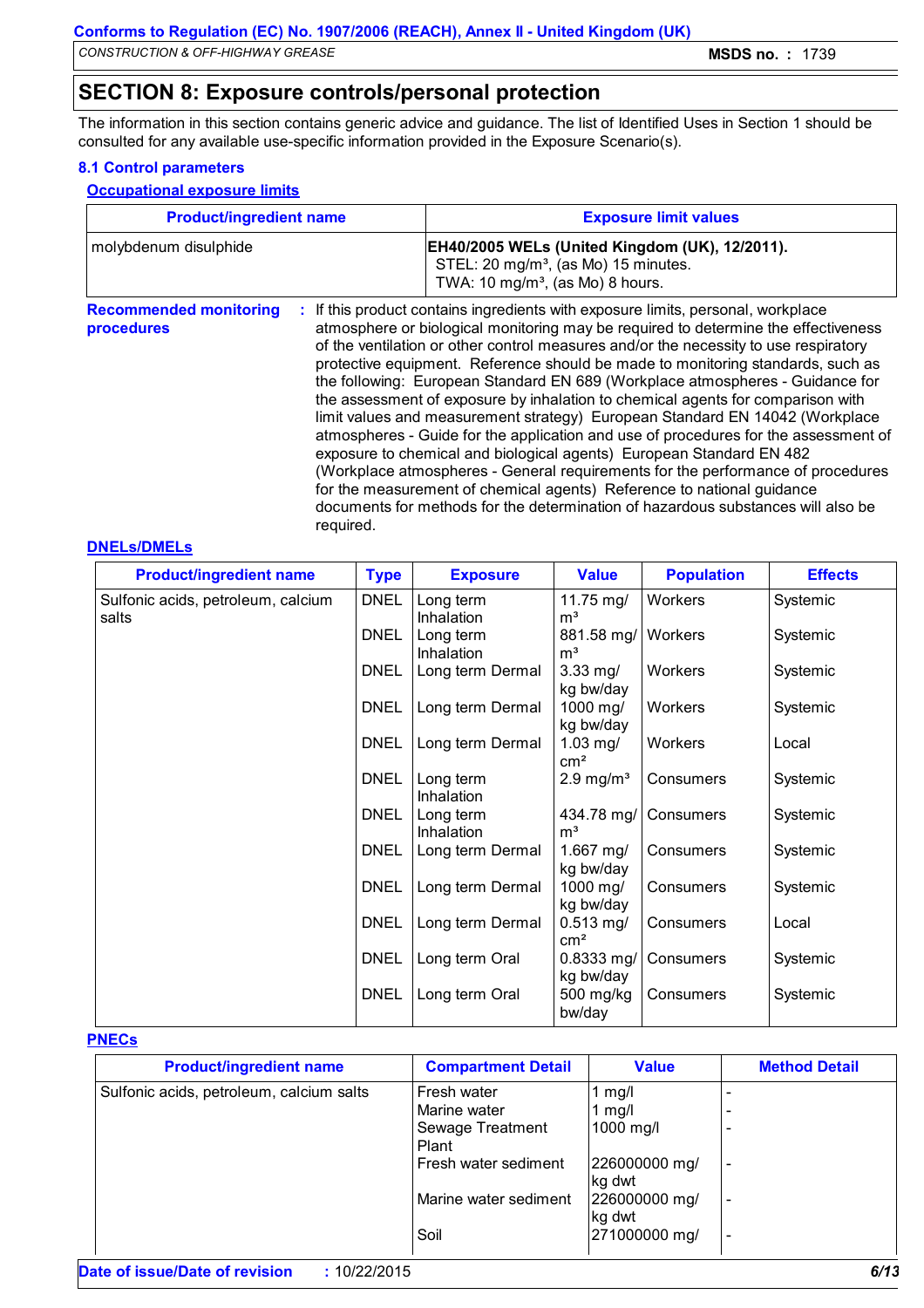# **SECTION 8: Exposure controls/personal protection**

| <u>ULUITUITUI LAPUULIU UUIILIUIPUI UUIILI PIULUULIUI</u> | Secondary Poisoning | ∣kg dwt<br>16.667 mg/kg |  |
|----------------------------------------------------------|---------------------|-------------------------|--|
| <b>8.2 Exposure controls</b>                             |                     |                         |  |

| <b>Appropriate engineering</b><br><b>controls</b> | : Good general ventilation should be sufficient to control worker exposure to airborne<br>contaminants.                                                                                                                                                                                                                                                                                                                                                                                                                                                                                                                |
|---------------------------------------------------|------------------------------------------------------------------------------------------------------------------------------------------------------------------------------------------------------------------------------------------------------------------------------------------------------------------------------------------------------------------------------------------------------------------------------------------------------------------------------------------------------------------------------------------------------------------------------------------------------------------------|
| <b>Individual protection measures</b>             |                                                                                                                                                                                                                                                                                                                                                                                                                                                                                                                                                                                                                        |
| <b>Hygiene measures</b>                           | : Wash hands, forearms and face thoroughly after handling chemical products, before<br>eating, smoking and using the lavatory and at the end of the working period.<br>Appropriate techniques should be used to remove potentially contaminated clothing.<br>Contaminated work clothing should not be allowed out of the workplace. Wash<br>contaminated clothing before reusing. Ensure that eyewash stations and safety<br>showers are close to the workstation location.                                                                                                                                            |
| <b>Eye/face protection</b>                        | : Safety eyewear complying with an approved standard should be used when a risk<br>assessment indicates this is necessary to avoid exposure to liquid splashes, mists,<br>gases or dusts. If contact is possible, the following protection should be worn,<br>unless the assessment indicates a higher degree of protection: chemical splash<br>goggles.                                                                                                                                                                                                                                                               |
| <b>Skin protection</b>                            |                                                                                                                                                                                                                                                                                                                                                                                                                                                                                                                                                                                                                        |
| <b>Hand protection</b>                            | : Chemical-resistant, impervious gloves complying with an approved standard should<br>be worn at all times when handling chemical products if a risk assessment indicates<br>this is necessary. Considering the parameters specified by the glove manufacturer,<br>check during use that the gloves are still retaining their protective properties. It<br>should be noted that the time to breakthrough for any glove material may be<br>different for different glove manufacturers. In the case of mixtures, consisting of<br>several substances, the protection time of the gloves cannot be accurately estimated. |
| <b>Body protection</b>                            | : Personal protective equipment for the body should be selected based on the task<br>being performed and the risks involved and should be approved by a specialist<br>before handling this product.                                                                                                                                                                                                                                                                                                                                                                                                                    |
| <b>Other skin protection</b>                      | : Appropriate footwear and any additional skin protection measures should be<br>selected based on the task being performed and the risks involved and should be<br>approved by a specialist before handling this product.                                                                                                                                                                                                                                                                                                                                                                                              |
| <b>Respiratory protection</b>                     | : Use a properly fitted, particulate filter respirator complying with an approved<br>standard if a risk assessment indicates this is necessary. Respirator selection must<br>be based on known or anticipated exposure levels, the hazards of the product and<br>the safe working limits of the selected respirator.                                                                                                                                                                                                                                                                                                   |
| <b>Environmental exposure</b><br>controls         | : Emissions from ventilation or work process equipment should be checked to ensure<br>they comply with the requirements of environmental protection legislation. In some<br>cases, fume scrubbers, filters or engineering modifications to the process equipment<br>will be necessary to reduce emissions to acceptable levels.                                                                                                                                                                                                                                                                                        |

# **SECTION 9: Physical and chemical properties**

### **9.1 Information on basic physical and chemical properties**

| <b>Appearance</b>                          |                                                                                                                    |
|--------------------------------------------|--------------------------------------------------------------------------------------------------------------------|
| <b>Physical state</b>                      | : Solid. [grease]                                                                                                  |
| <b>Colour</b>                              | $:$ Grey.                                                                                                          |
| <b>Odour</b>                               | : Mild. Petroleum oil                                                                                              |
| рH                                         | : Not applicable.                                                                                                  |
| <b>Melting point/freezing point</b>        | $:$ Not available.                                                                                                 |
| Initial boiling point and boiling<br>range | : Not available.                                                                                                   |
| <b>Flash point</b>                         | $:$ Not available.                                                                                                 |
| <b>Evaporation rate</b>                    | $:$ Not available.                                                                                                 |
| <b>Flammability (solid, gas)</b>           | : Flammable in the presence of the following materials or conditions: open flames,<br>sparks and static discharge. |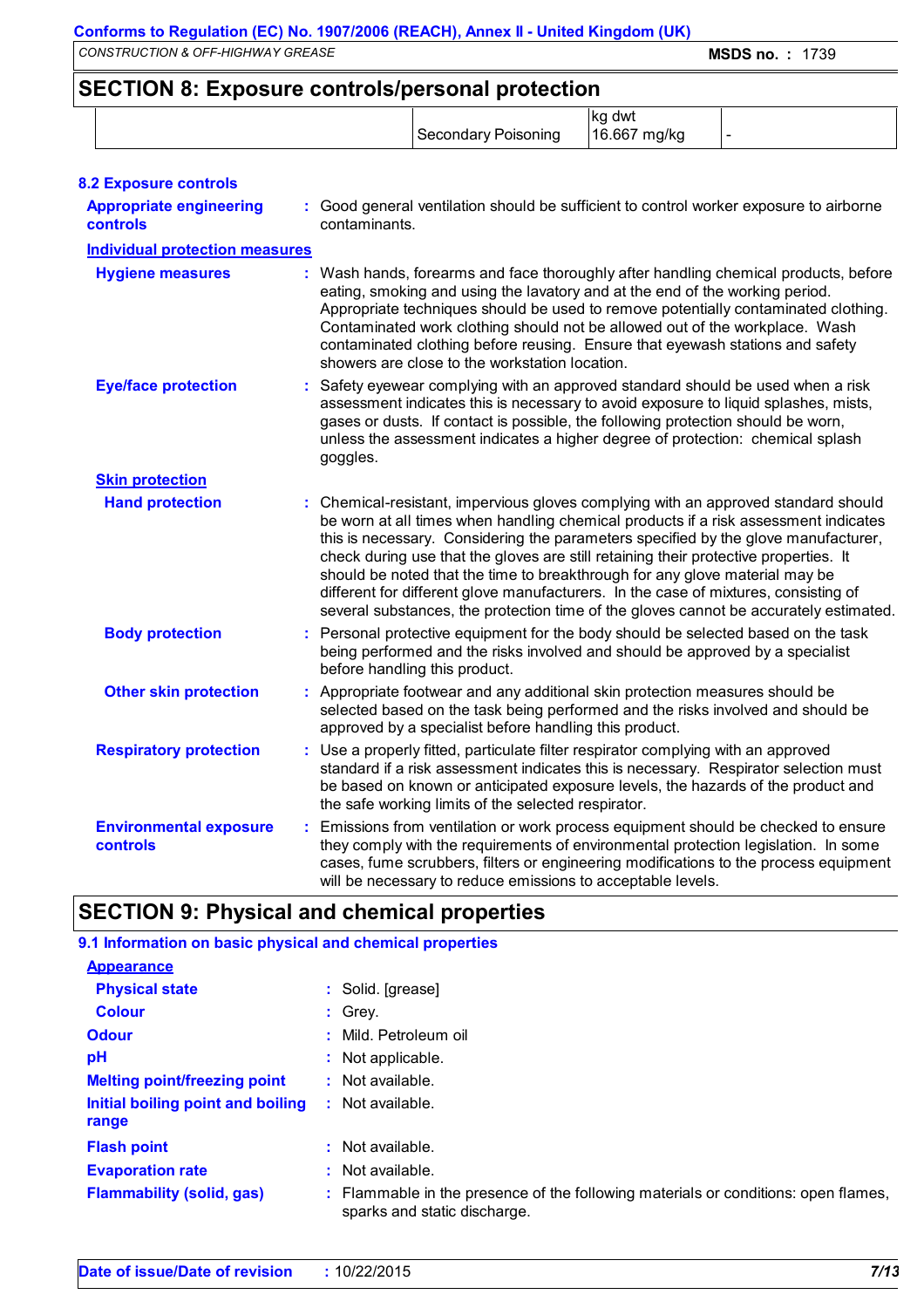# **SECTION 9: Physical and chemical properties**

| Upper/lower flammability or<br>explosive limits                    | $:$ Not available.                                                |
|--------------------------------------------------------------------|-------------------------------------------------------------------|
| <b>Vapour pressure</b>                                             | $:$ Not available.                                                |
| <b>Vapour density</b>                                              | $:$ Not available.                                                |
| <b>Density</b>                                                     | $: 0.96$ g/cm <sup>3</sup>                                        |
| <b>Solubility(ies)</b>                                             | : Insoluble in the following materials: cold water and hot water. |
| <b>Partition coefficient: n-octanol/ : Not available.</b><br>water |                                                                   |
| <b>Auto-ignition temperature</b>                                   | $:$ Not available.                                                |
| <b>Decomposition temperature</b>                                   | $\therefore$ Not available.                                       |
| <b>Viscosity</b>                                                   | $:$ Not available.                                                |
| <b>Explosive properties</b>                                        | $:$ Not available.                                                |
| <b>Oxidising properties</b>                                        | $:$ Not available.                                                |

### **9.2 Other information**

No additional information.

# **SECTION 10: Stability and reactivity**

| : No specific test data related to reactivity available for this product or its ingredients.              |
|-----------------------------------------------------------------------------------------------------------|
| : The product is stable.                                                                                  |
| : Under normal conditions of storage and use, hazardous reactions will not occur.                         |
| : No specific data.                                                                                       |
| : No specific data.                                                                                       |
| : Under normal conditions of storage and use, hazardous decomposition products<br>should not be produced. |
|                                                                                                           |

# **SECTION 11: Toxicological information**

### **11.1 Information on toxicological effects**

### **Acute toxicity**

| <b>Product/ingredient name</b>              | <b>Result</b>                                     | <b>Species</b>       | <b>Dose</b>                            | <b>Exposure</b>                                                                  |
|---------------------------------------------|---------------------------------------------------|----------------------|----------------------------------------|----------------------------------------------------------------------------------|
| Sulfonic acids, petroleum,<br>calcium salts | ILD50 Dermal                                      | Rabbit               | $>5$ g/kg                              | -                                                                                |
| $N-1$ -naphthylaniline                      | LD50 Oral<br>LD50 Dermal<br>ILD50 Oral            | Rat<br>Rabbit<br>Rat | $>5$ g/kg<br>>5000 mg/kg<br>1625 mg/kg | $\overline{\phantom{0}}$<br>$\overline{\phantom{a}}$<br>$\overline{\phantom{0}}$ |
| <b>Conclusion/Summary</b>                   | No known significant effects or critical hazards. |                      |                                        |                                                                                  |

### **Acute toxicity estimates**

| Route       | <b>ATE value</b> |
|-------------|------------------|
| <b>Oral</b> | 25000 mg/kg      |

### **Irritation/Corrosion**

| <b>Product/ingredient name</b> | <b>Result</b>                                                        | <b>Species</b>             | <b>Score</b> | <b>Exposure</b>                                                                       | <b>Observation</b>                                   |
|--------------------------------|----------------------------------------------------------------------|----------------------------|--------------|---------------------------------------------------------------------------------------|------------------------------------------------------|
| N-1-naphthylaniline            | Skin - Mild irritant<br>Skin - Mild irritant<br>Skin - Mild irritant | Rabbit<br>Rabbit<br>Rabbit | -<br>-       | 1008 hours $5$  -<br>Percent<br>Intermittent<br>150 Percent<br>14 hours 5<br>lPercent | $\overline{\phantom{a}}$<br>$\overline{\phantom{a}}$ |

### **Conclusion/Summary**

**Skin :** No known significant effects or critical hazards.

**Eyes :** Causes eye irritation.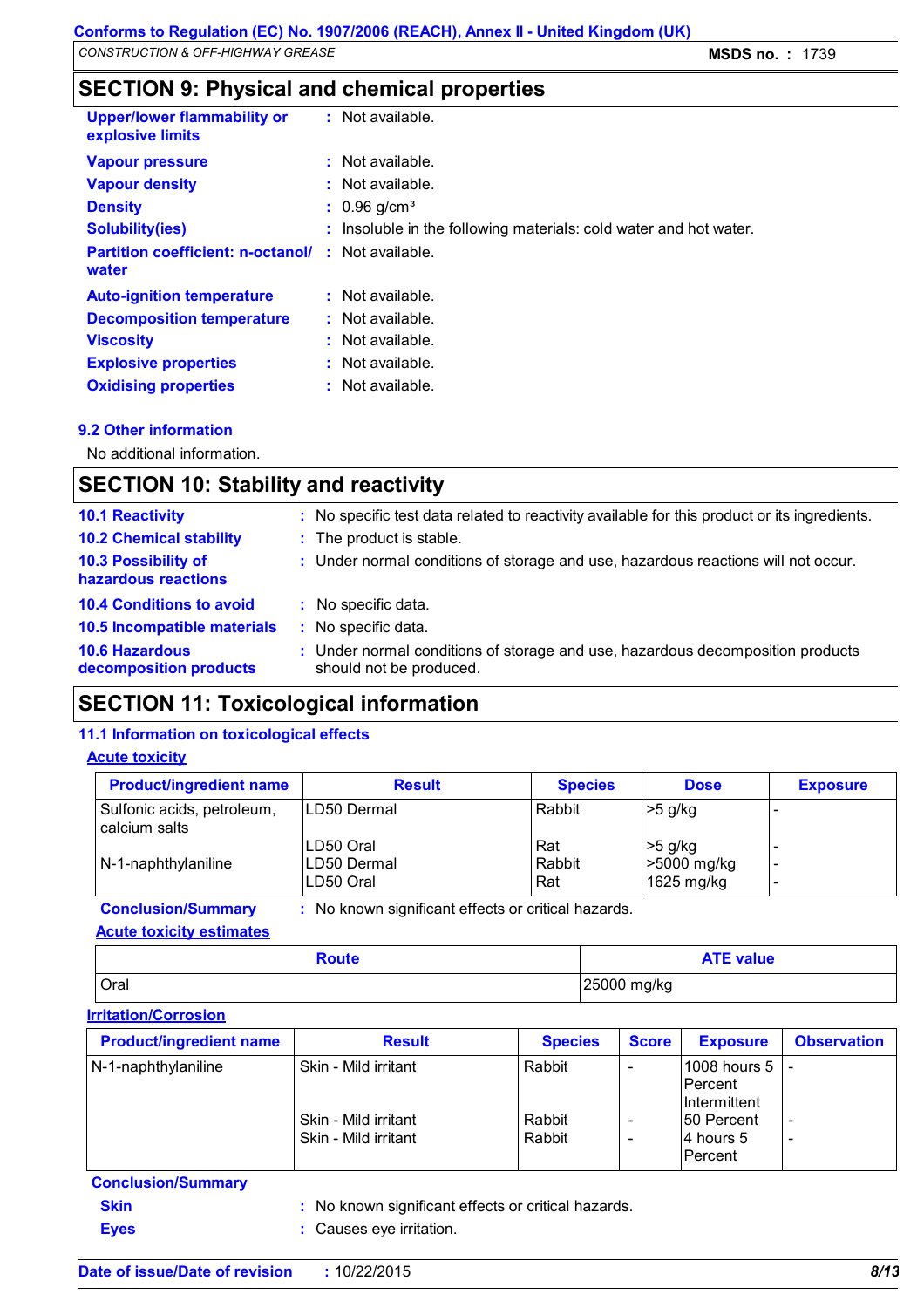| <b>Respiratory</b>           | : No known significant effects or critical hazards.                                                                          |
|------------------------------|------------------------------------------------------------------------------------------------------------------------------|
| <b>Sensitisation</b>         |                                                                                                                              |
| <b>Conclusion/Summary</b>    |                                                                                                                              |
| <b>Skin</b>                  | : May cause an allergic skin reaction.                                                                                       |
| <b>Respiratory</b>           | : Sensitisation not suspected for humans.                                                                                    |
| <b>Mutagenicity</b>          |                                                                                                                              |
| <b>Conclusion/Summary</b>    | : There are no data available on the mixture itself. Mutagenicity not suspected for<br>humans.                               |
| <b>Carcinogenicity</b>       |                                                                                                                              |
| <b>Conclusion/Summary</b>    | : There are no data available on the mixture itself. Carcinogenicity not suspected for<br>humans.                            |
| <b>Reproductive toxicity</b> |                                                                                                                              |
| <b>Conclusion/Summary</b>    | : There are no data available on the mixture itself. Not considered to be dangerous to<br>humans, according to our database. |
| <b>Teratogenicity</b>        |                                                                                                                              |
| <b>Conclusion/Summary</b>    | : There are no data available on the mixture itself. Teratogenicity not suspected for<br>humans.                             |

# **SECTION 11: Toxicological information**

**Specific target organ toxicity (single exposure)**

Not available.

### **Specific target organ toxicity (repeated exposure)**

| <b>Product/ingredient name</b> | <b>Category</b> | <b>Route of</b><br>exposure | <b>Target organs</b> |
|--------------------------------|-----------------|-----------------------------|----------------------|
| N-1-naphthylaniline            | Category 2      | <b>Not determined</b>       | Not determined       |

### **Aspiration hazard**

Not available.

| Information on the likely<br>routes of exposure | : Routes of entry anticipated: Oral, Dermal. |
|-------------------------------------------------|----------------------------------------------|
| <b>Potential acute health effects</b>           |                                              |

| <b>Eye contact</b>                    |   | : Causes serious eye irritation.                                                           |
|---------------------------------------|---|--------------------------------------------------------------------------------------------|
| <b>Inhalation</b>                     |   | No known significant effects or critical hazards.                                          |
| <b>Skin contact</b>                   | t | May cause an allergic skin reaction.                                                       |
| <b>Ingestion</b>                      |   | : No known significant effects or critical hazards.                                        |
|                                       |   | Symptoms related to the physical, chemical and toxicological characteristics               |
| <b>Eye contact</b>                    |   | : Adverse symptoms may include the following:<br>pain or irritation<br>watering<br>redness |
| <b>Inhalation</b>                     |   | : No specific data.                                                                        |
| <b>Skin contact</b>                   |   | Adverse symptoms may include the following:<br>irritation<br>redness                       |
| <b>Ingestion</b>                      |   | : No specific data.                                                                        |
|                                       |   | Delayed and immediate effects and also chronic effects from short and long term exposure   |
| <b>Short term exposure</b>            |   |                                                                                            |
| <b>Potential immediate</b><br>effects |   | $:$ Not available.                                                                         |
| <b>Potential delayed effects</b>      |   | $:$ Not available.                                                                         |
| <b>Long term exposure</b>             |   |                                                                                            |
| <b>Potential immediate</b><br>effects |   | : Not available.                                                                           |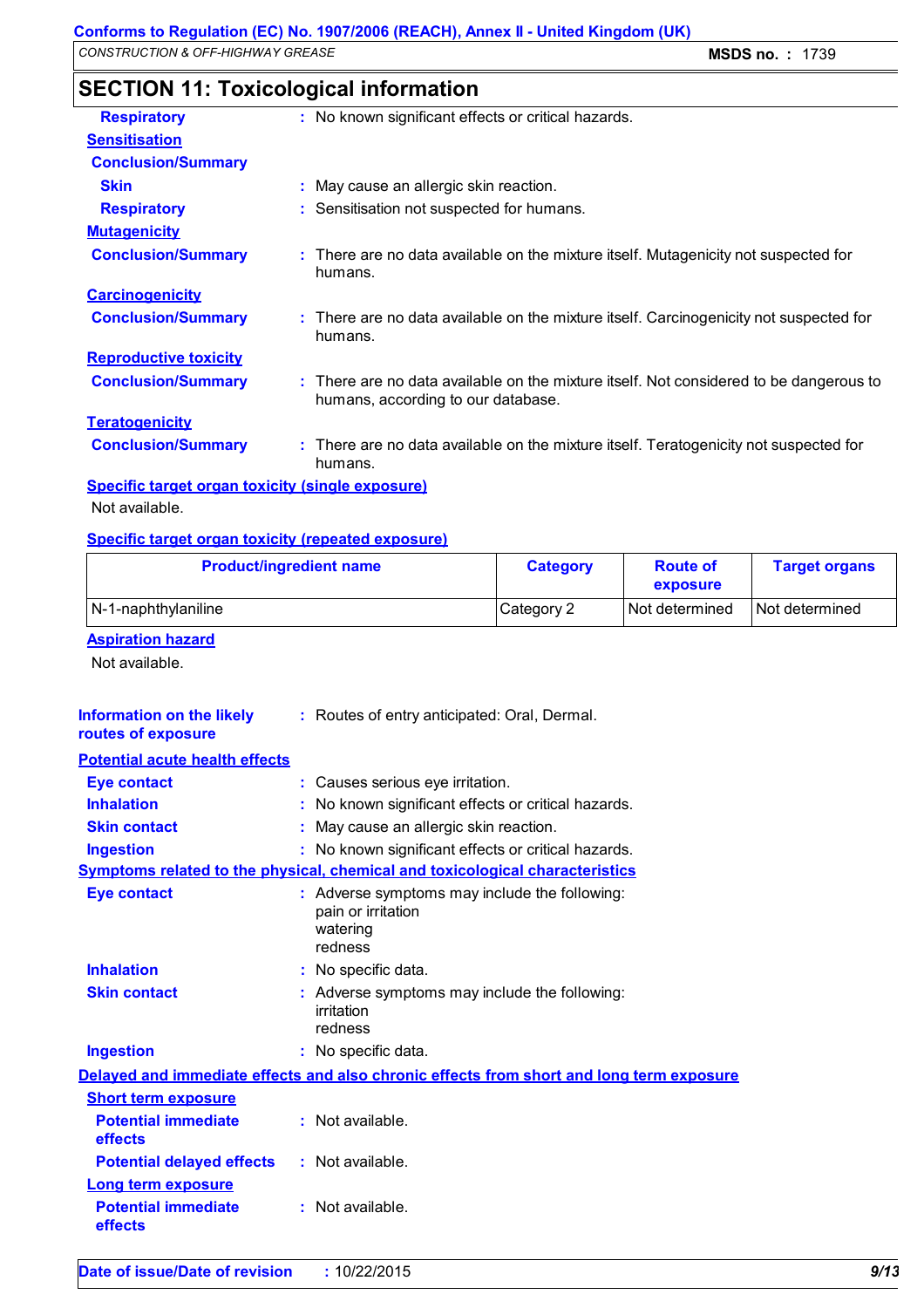# **SECTION 11: Toxicological information**

| <b>Potential delayed effects : Not available.</b> |                                                                                                          |
|---------------------------------------------------|----------------------------------------------------------------------------------------------------------|
| <b>Potential chronic health effects</b>           |                                                                                                          |
| <b>Conclusion/Summary</b>                         | : No known significant effects or critical hazards.                                                      |
| <b>General</b>                                    | : Once sensitized, a severe allergic reaction may occur when subsequently exposed to<br>very low levels. |
| <b>Carcinogenicity</b>                            | : No known significant effects or critical hazards.                                                      |
| <b>Mutagenicity</b>                               | : No known significant effects or critical hazards.                                                      |
| <b>Teratogenicity</b>                             | : No known significant effects or critical hazards.                                                      |
| <b>Developmental effects</b>                      | : No known significant effects or critical hazards.                                                      |
| <b>Fertility effects</b>                          | : No known significant effects or critical hazards.                                                      |
| <b>Other information</b>                          | : Not available.                                                                                         |

# **SECTION 12: Ecological information**

### **12.1 Toxicity**

**Conclusion/Summary :** There are no data available on the mixture itself.

### **12.2 Persistence and degradability**

**Conclusion/Summary :** This product has not been tested for biodegradation. Not expected to be rapidly degradable. This product is not expected to bioaccumulate through food chains in the environment.

| <b>Product/ingredient name</b>                   | <b>Aquatic half-life</b> | <b>Photolysis</b> | Biodegradability |
|--------------------------------------------------|--------------------------|-------------------|------------------|
| <b>CONSTRUCTION &amp; OFF-</b><br>HIGHWAY GREASE |                          |                   | Not readily      |

### **12.3 Bioaccumulative potential**

| <b>Product/ingredient name</b> | $\mathsf{LogP}_\mathsf{ow}$ | <b>BCF</b> | <b>Potential</b> |
|--------------------------------|-----------------------------|------------|------------------|
| $\vert$ N-1-naphthylaniline    | 4.28                        | 1424       | high             |

| <b>12.4 Mobility in soil</b>                            |                    |
|---------------------------------------------------------|--------------------|
| <b>Soil/water partition</b><br><b>coefficient (Koc)</b> | $:$ Not available. |
| <b>Mobility</b>                                         | : Not available.   |
| 12.5 Results of PBT and vPvB assessment                 |                    |
| <b>PBT</b>                                              | : Not applicable.  |
| <b>vPvB</b>                                             | : Not applicable.  |

**12.6 Other adverse effects** : No known significant effects or critical hazards.

# **SECTION 13: Disposal considerations**

The information in this section contains generic advice and guidance. The list of Identified Uses in Section 1 should be consulted for any available use-specific information provided in the Exposure Scenario(s).

### **13.1 Waste treatment methods**

| <b>Product</b>                             |                                                                                                                                                                                                                                                                                                                                                                                                                                                                                                                                                     |
|--------------------------------------------|-----------------------------------------------------------------------------------------------------------------------------------------------------------------------------------------------------------------------------------------------------------------------------------------------------------------------------------------------------------------------------------------------------------------------------------------------------------------------------------------------------------------------------------------------------|
| <b>Methods of disposal</b>                 | : The generation of waste should be avoided or minimised wherever possible.<br>Disposal of this product, solutions and any by-products should at all times comply<br>with the requirements of environmental protection and waste disposal legislation and<br>any regional local authority requirements. Dispose of surplus and non-recyclable<br>products via a licensed waste disposal contractor. Waste should not be disposed of<br>untreated to the sewer unless fully compliant with the requirements of all authorities<br>with jurisdiction. |
| <b>Hazardous waste</b><br><b>Packaging</b> | : The classification of the product may meet the criteria for a hazardous waste.                                                                                                                                                                                                                                                                                                                                                                                                                                                                    |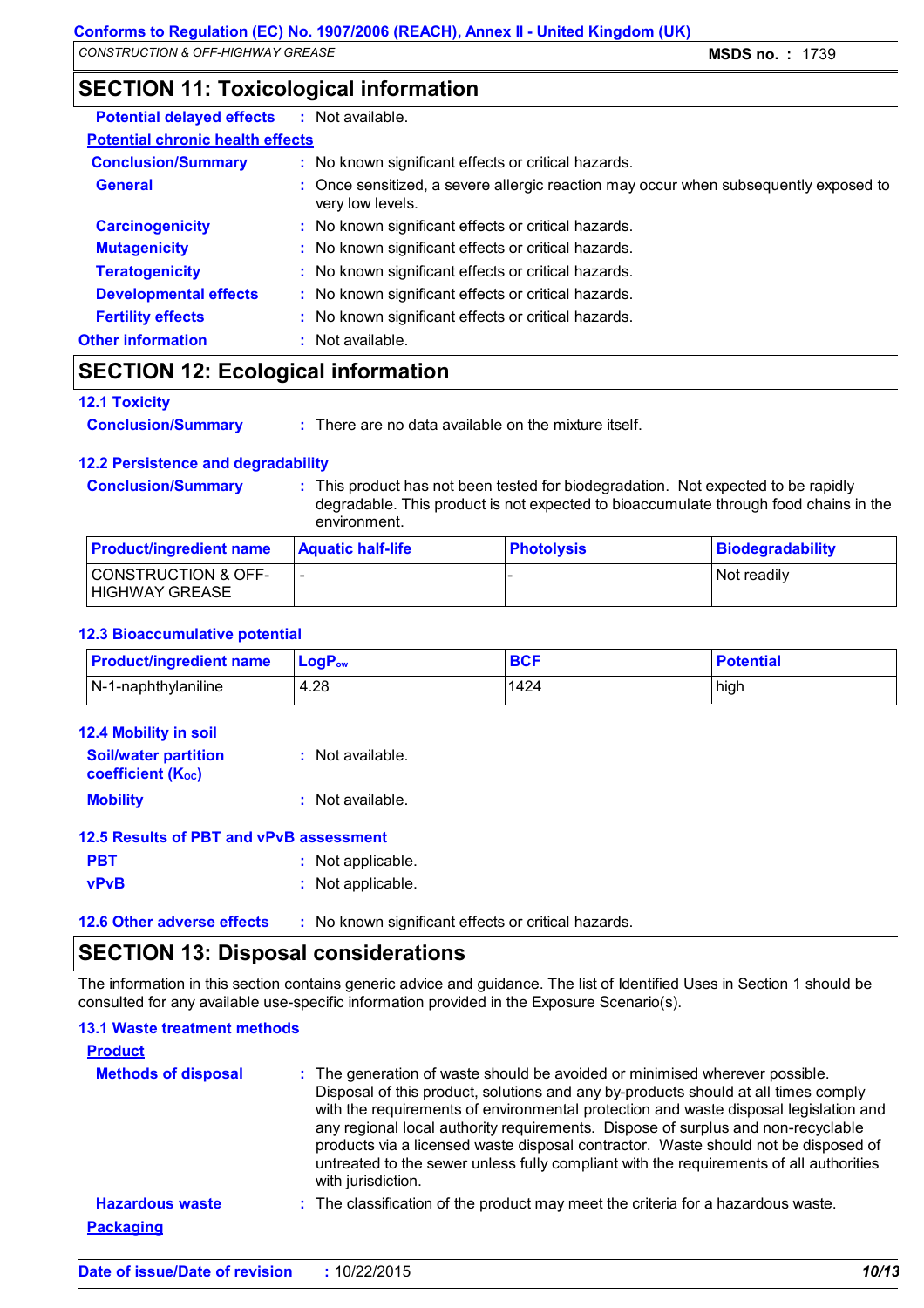# **SECTION 13: Disposal considerations**

| <b>Methods of disposal</b> | : The generation of waste should be avoided or minimised wherever possible. Waste<br>packaging should be recycled. Incineration or landfill should only be considered<br>when recycling is not feasible.                                                                                                                                     |
|----------------------------|----------------------------------------------------------------------------------------------------------------------------------------------------------------------------------------------------------------------------------------------------------------------------------------------------------------------------------------------|
| <b>Special precautions</b> | : This material and its container must be disposed of in a safe way. Care should be<br>taken when handling emptied containers that have not been cleaned or rinsed out.<br>Empty containers or liners may retain some product residues. Avoid dispersal of spilt<br>material and runoff and contact with soil, waterways, drains and sewers. |

# **SECTION 14: Transport information**

|                                           | <b>ADR/RID</b>           | <b>ADN</b>               | <b>IMDG</b>    | <b>IATA</b>              |
|-------------------------------------------|--------------------------|--------------------------|----------------|--------------------------|
| 14.1 UN number                            | Not regulated.           | Not regulated.           | Not regulated. | Not regulated.           |
| 14.2 UN proper<br>shipping name           | $\overline{\phantom{a}}$ |                          |                |                          |
| <b>14.3 Transport</b><br>hazard class(es) | $\overline{\phantom{0}}$ |                          |                |                          |
| 14.4 Packing group  -                     |                          | $\overline{\phantom{0}}$ |                | $\overline{\phantom{0}}$ |
| 14.5<br><b>Environmental</b><br>hazards   | No.                      | No.                      | No.            | No.                      |
| <b>Additional</b><br>information          |                          |                          |                |                          |

**14.6 Special precautions for user**

**Transport within user's premises:** always transport in closed containers that are **:** upright and secure. Ensure that persons transporting the product know what to do in the event of an accident or spillage.

**14.7 Transport in bulk according to Annex II of MARPOL 73/78 and the IBC Code**

#### **:** Not available.

# **SECTION 15: Regulatory information**

**15.1 Safety, health and environmental regulations/legislation specific for the substance or mixture EU Regulation (EC) No. 1907/2006 (REACH)**

### **Annex XIV - List of substances subject to authorisation**

| <b>Substances of very high concern</b>                                                                                                                          |                                          |  |  |
|-----------------------------------------------------------------------------------------------------------------------------------------------------------------|------------------------------------------|--|--|
| None of the components are listed.                                                                                                                              |                                          |  |  |
| <b>Annex XVII - Restrictions</b><br>on the manufacture,<br>placing on the market and<br>use of certain dangerous<br>substances, mixtures and<br><b>articles</b> | : Not applicable.                        |  |  |
| <b>Other EU regulations</b>                                                                                                                                     |                                          |  |  |
| <b>Europe inventory</b><br><b>EINECS/ELINCS</b>                                                                                                                 | : All components are listed or exempted. |  |  |
| <b>Black List Chemicals</b><br>(76/464/EEC)                                                                                                                     | : Not listed                             |  |  |
| <b>Priority List Chemicals</b><br>(793/93/EEC)                                                                                                                  | : Not listed                             |  |  |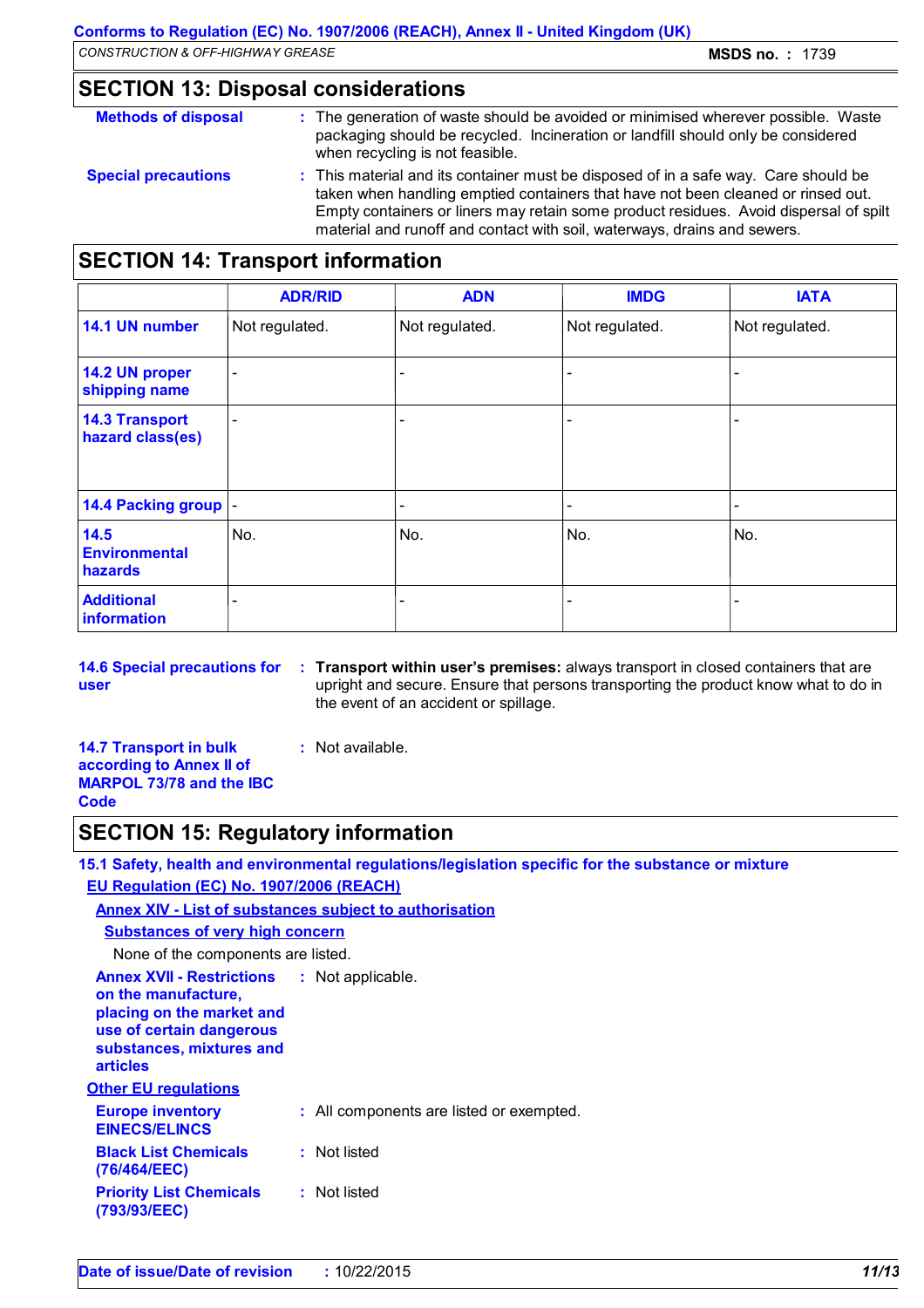| <b>SECTION 15: Regulatory information</b> |  |
|-------------------------------------------|--|
|-------------------------------------------|--|

| <b>Integrated pollution</b><br>prevention and control<br>list (IPPC) - Air         | : Not listed                                                                                                                                                                                                                                                                                                                                                                                                                                                                                                                                                                                                                                                                                                                      |
|------------------------------------------------------------------------------------|-----------------------------------------------------------------------------------------------------------------------------------------------------------------------------------------------------------------------------------------------------------------------------------------------------------------------------------------------------------------------------------------------------------------------------------------------------------------------------------------------------------------------------------------------------------------------------------------------------------------------------------------------------------------------------------------------------------------------------------|
| <b>Integrated pollution</b><br>prevention and control<br>list (IPPC) - Water       | : Not listed                                                                                                                                                                                                                                                                                                                                                                                                                                                                                                                                                                                                                                                                                                                      |
| <b>Seveso Directive</b>                                                            |                                                                                                                                                                                                                                                                                                                                                                                                                                                                                                                                                                                                                                                                                                                                   |
| This product is not controlled under the Seveso Directive.                         |                                                                                                                                                                                                                                                                                                                                                                                                                                                                                                                                                                                                                                                                                                                                   |
| <b>International requlations</b>                                                   |                                                                                                                                                                                                                                                                                                                                                                                                                                                                                                                                                                                                                                                                                                                                   |
| <b>International lists</b>                                                         | Europe inventory EINECS/ELINCS: All components are listed or exempted.<br>t.<br>Australia inventory (AICS): All components are listed or exempted.<br>China inventory (IECSC): All components are listed or exempted.<br>Japan inventory: Not determined.<br>Korea inventory: All components are listed or exempted.<br>Malaysia Inventory (EHS Register): Not determined.<br>New Zealand Inventory of Chemicals (NZIoC): All components are listed or<br>exempted.<br>Philippines inventory (PICCS): Not determined.<br>Taiwan inventory (CSNN): All components are listed or exempted.<br>United States inventory (TSCA 8b): All components are listed or exempted.<br>Canada inventory: All components are listed or exempted. |
| <b>Chemical Weapons</b><br><b>Convention List Schedule I</b><br><b>Chemicals</b>   | : Not listed                                                                                                                                                                                                                                                                                                                                                                                                                                                                                                                                                                                                                                                                                                                      |
| <b>Chemical Weapons</b><br><b>Convention List Schedule II</b><br><b>Chemicals</b>  | : Not listed                                                                                                                                                                                                                                                                                                                                                                                                                                                                                                                                                                                                                                                                                                                      |
| <b>Chemical Weapons</b><br><b>Convention List Schedule</b><br><b>III Chemicals</b> | : Not listed                                                                                                                                                                                                                                                                                                                                                                                                                                                                                                                                                                                                                                                                                                                      |
| <b>15.2 Chemical Safety</b><br><b>Assessment</b>                                   | : This product contains substances for which Chemical Safety Assessments are still<br>required.                                                                                                                                                                                                                                                                                                                                                                                                                                                                                                                                                                                                                                   |

# **SECTION 16: Other information**

 $\nabla$  Indicates information that has changed from previously issued version.

**Abbreviations and acronyms :** ATE = Acute Toxicity Estimate CLP = Classification, Labelling and Packaging Regulation [Regulation (EC) No. 1272/2008] DMEL = Derived Minimal Effect Level DNEL = Derived No Effect Level EUH statement = CLP-specific Hazard statement PBT = Persistent, Bioaccumulative and Toxic PNEC = Predicted No Effect Concentration RRN = REACH Registration Number vPvB = Very Persistent and Very Bioaccumulative

### **Procedure used to derive the classification according to Regulation (EC) No. 1272/2008 [CLP/GHS]**

| <b>Classification</b>   | <b>Justification</b>      |
|-------------------------|---------------------------|
| Eye Irrit. 2, H319      | <b>Calculation method</b> |
| Skin Sens. 1, H317      | <b>Calculation method</b> |
| Aquatic Chronic 3, H412 | <b>Calculation method</b> |